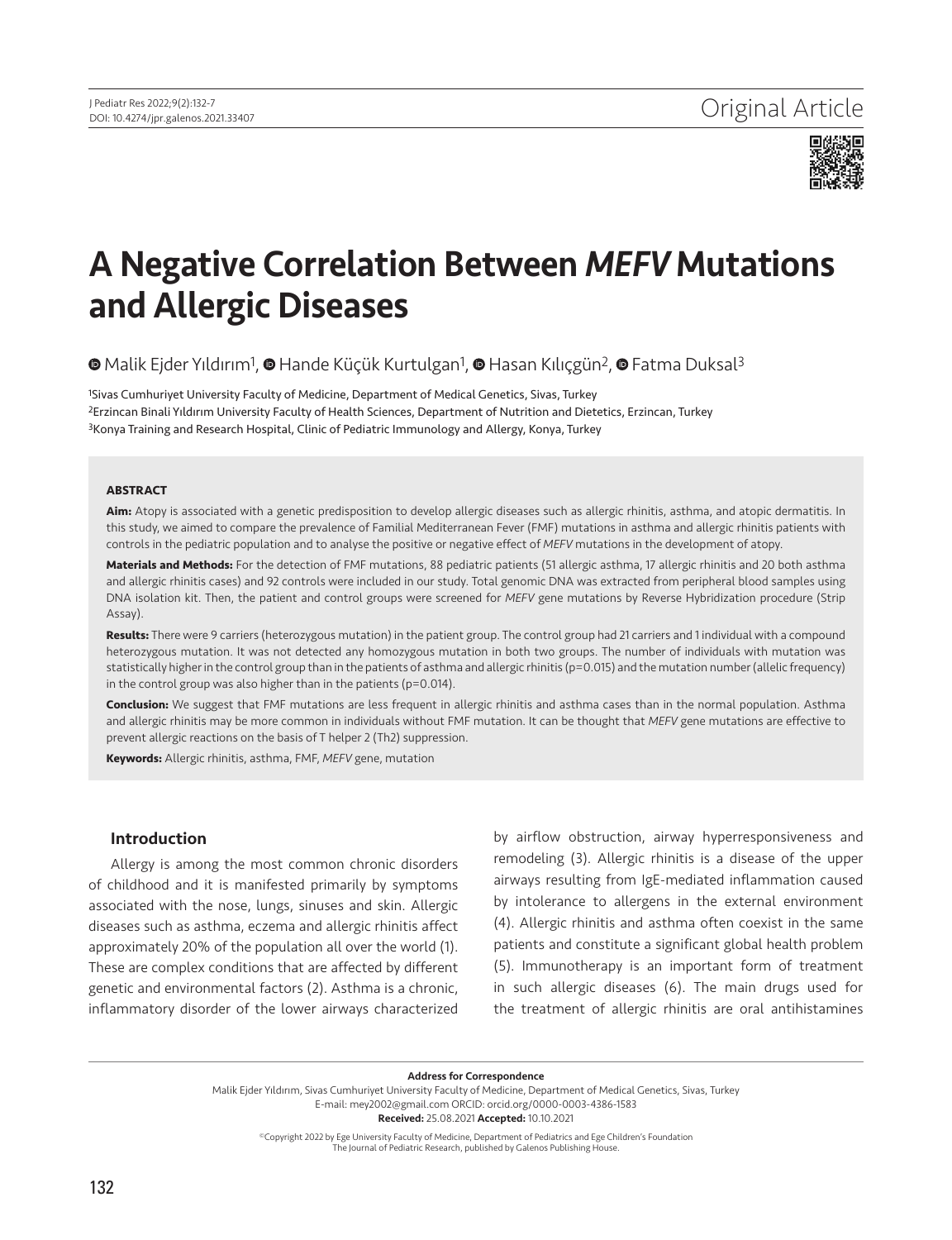and nasal corticosteroids (7). These allergic disorders are associated with the activity of T helper 2 (Th2) cells involved in the production of interleukin 4 (8). Asthma is a Th2-cell driven inflammatory disease accompanied by eosinophilic inflammation, cytokine production and airway hypersensitivity (9).

Familial Mediterranean Fever (FMF) is an autosomal recessive genetic disorder that has the highest prevalence in people of Mediterranean origin (10). It is characterised by recurrent episodes of pain and fever, serosal inflammation including peritonitis, pleuritis, synovitis and erysipelas like erythema (11). Amyloidosis is an important problem in FMF and it can cause renal failure. Mutations in the *MEFV* gene cause FMF. This gene encodes a protein called pyrin (12). FMF mutations cause T helper 1 (Th1) polarization. The defective pyrin cannot suppress Th1 mediated inflammation. Th1 cells produce interferon-γ (IFN-γ) and they are associated with immune responses against intracellular viral and bacterial infections (13). IFN-γ inhibits IgE dependent reactions.

Atopy may be rare in people with MEFV gene mutations due to Th1 dominance. In a study by Yildiz et al. (14), the frequency of asthma, atopic dermatitis and allergic rhinitis in patients with FMF were found to be lower than their general prevalence in Turkey. However, Aydoğmuş et al. (15) found no difference in terms of the prevalence of asthma and allergic rhinitis between the FMF patients and control group. Therefore, they claimed that there was no proven antagonistic relationship between atopic diseases and FMF. Yazici et al. (16) stated that atopy was at a low frequency in FMF patients.

In this study, we aimed to evaluate the frequency of FMF mutations in allergic rhinitis and asthma cases in comparison to the normal population in Central Anatolia, Turkey where FMF is very common. Unlike the literature evaluating the atopy status in FMF patients, we screened *MEFV* mutations in allergic patients on the basis of Th1 and Th2 connections.

# Materials and Methods

## Study Design

This study was carried out between 2014 and 2019 in Cumhuriyet University Research Hospital, Department of Medical Genetics in Sivas, Turkey. Eighty-eight children diagnosed with allergic asthma and/or allergic rhinitis and ninety two healthy controls were included in the study in consultation with the biostatistics department. Respectively, 51 patients (58%) had allergic asthma, 17 patients (19.3%) had allergic rhinitis and 20 of them (22.7%) were suffering from both asthma and allergic rhinitis. This study was approved by the Cumhuriyet University Ethics Committee (approval number: 2014-06/09, date of the approval: 18.06.2014). Informed consent was obtained from the parents of the patients and control group.

## Atopy Examination

The levels of total serum IgE were measured for the patients and a skin prick test panel including *Dermatophagoides pteronyssinus, Dermatophagoides farinae, Alternaria*, cat dander, grass mix, tree mix, *Blattella germanica*, (histamine phosphate as positive control and 0.9% serum physiologic as negative control) was used to confirm the presence of atopy.

## Mutation Screening

In our molecular laboratory, total genomic DNA was extracted from peripheral blood samples with a DNA isolation kit (Invitek Invisorb Spin Blood Kit, Germany). Multiplex polymerase chain reaction (PCR) amplification was performed with biotinylated primers. Those patients with asthma and allergic rhinitis and the controls were screened for *MEFV* gene mutations (E148Q, P369S, F479L, M680I(G/A), M680I(G/C), I692del, M694V, M694I, K695R, V726A, A744S, R761H) using a Reverse Hybridization procedure (Vienna Lab, FMF StripAssay, GMBH, Austria). PCR products were incubated on nitrocellulose strips and the process was completed with colour development and the detection of signals in Auto-LIPA (Auto-LIPA Innogenetics).

#### Statistical Analysis

Statistical analysis was performed with SPSS 22.0 software (SPSS Inc., Chicago, IL, USA) to evaluate the differences between the patients and controls. Mean age was analysed via t-test and chi-squared test was used to compare the frequencies of *MEFV* mutations in the two groups. The odds ratios were calculated at a 95% confidence interval.

## Results

The patient group consisted of 56 males (63.6%) and 32 females (36.4%). The mean age of the patients was 8.46±2.4 years (range: 5-14 years). The control group consisted of 56 males (60.9%) and 36 females (39.1%). The mean age of the controls was 9.02±1.6 years (range: 6-15 years). There was no difference between the patients and controls in terms of age and gender (Table I).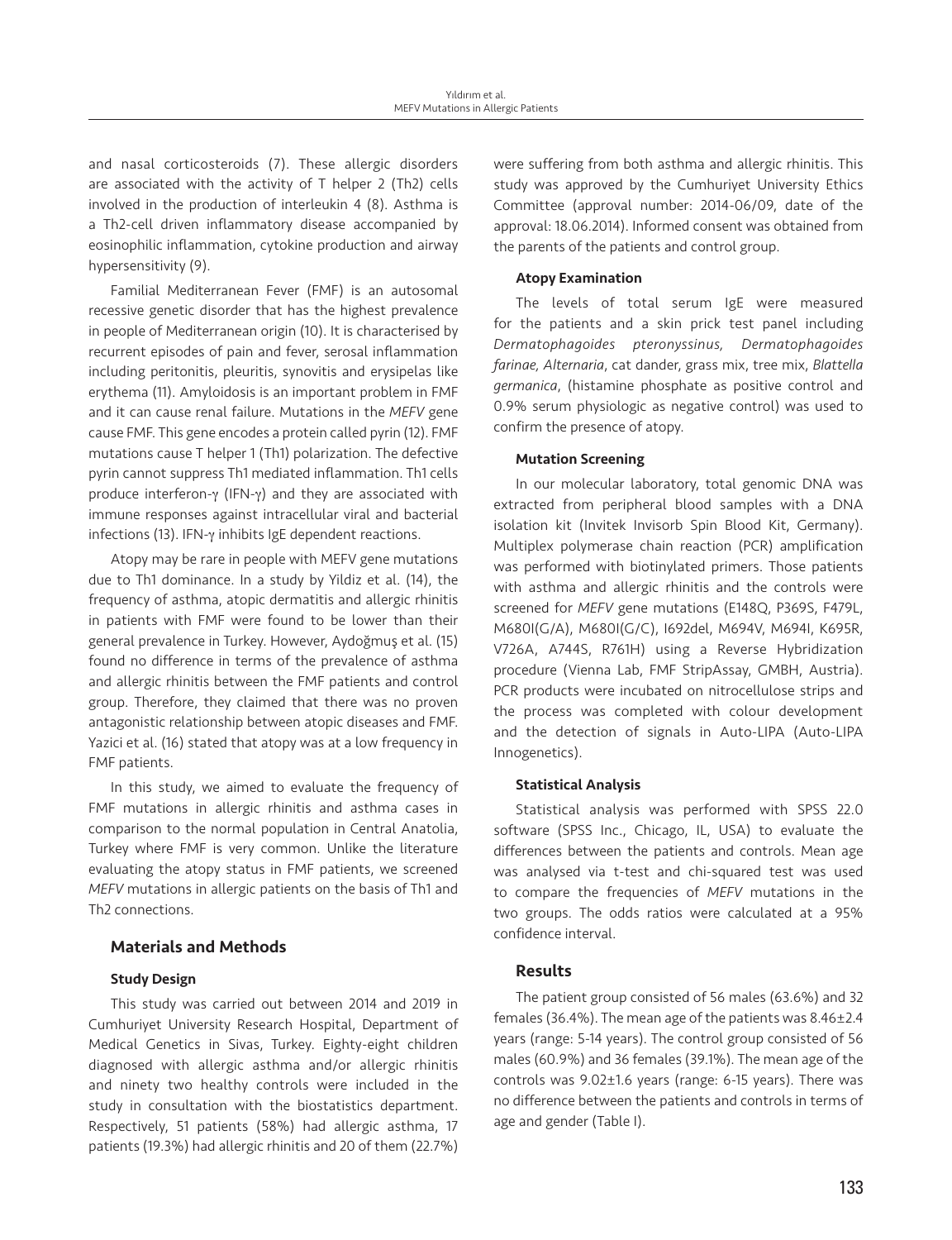The distribution of FMF mutations in the patient and control groups is shown in Table II. There were 9 individuals with a single mutation (10.2%) in the patient group. There was no homozygous or compound heterozygous mutation in this group. The number of controls with mutation was 22 (23.9%). While 21 of them had a heterozygous mutation, only one had a compound heterozygous mutation. The controls also had no homozygous mutation. The most frequent mutation in both the patient and control groups was E148Q (3.4% in patients, 6.5% in controls). The compound heterozygous mutation in the control group was M694V+M680I (G/C).

There was no significant difference between asthma, allergic rhinitis and asthma+allergic rhinitis cases in terms of mutation frequency (Table III). The difference between the patients and the controls was significant in terms of the number of individuals with mutation (p=0.015). The mutation ratio of the controls was also significantly higher in comparison to the patients (p=0.014). Those individuals with mutation and the number of total mutations were presented in Table IV. The proportion of individuals with FMF mutations was 10.2% in the patient group and 23.9% in the control group. Allelic frequency was 5.1% in the patients and 12.5% in the controls. The mutation ratio of the control group was more than two-fold of each patient group (Figure 1).

# **Discussion**

Allergy is one of the most common chronic problems in the world with the symptoms of nose, lungs, sinuses and skin. It is a medical condition caused by the hypersensitivity of the immune system and is associated with genes and the environment. Allergic asthma is a chronic inflammatory disease with airway hyper-responsiveness and air-flow obstruction. The inflammatory process that enhances eosinophil accumulation and IgE production is driven by Th2 cells (17). In this context, asthma is associated with an excessive Th2 response to allergic stimuli that cause airway inflammation. Allergic rhinitis is also an inflammatory disease characterized by an IgE-mediated hypersensitivity

| Table I. The characteristics of the patients and controls |                             |                |         |  |  |
|-----------------------------------------------------------|-----------------------------|----------------|---------|--|--|
| <b>Characteristics</b>                                    | Controls<br><b>Patients</b> |                | p-value |  |  |
| Age                                                       | $8.46 \pm 2.4$              | $9.02 \pm 1.6$ | $NS^*$  |  |  |
| Gender                                                    |                             |                |         |  |  |
| Male                                                      | 56 (63.6%)                  | 56 (60.9%)     | $NS^*$  |  |  |
| Female                                                    | 32 (36.4%)                  | 36 (39.1%)     |         |  |  |
| *Non-significant                                          |                             |                |         |  |  |

reaction and mucosal infiltration with inflammatory cells (18). Antihistamines are frequently used in the symptomatic treatment of allergic rhinitis.

Th1 cells are associated with the host immunity and directed by IL-12 and IL-2. One of the main cytokines in this process is IFN-γ. Th2 cells are usually triggered by IL-4 and their potent cytokines are IL-4, IL-5, IL-9, IL-10 and IL-13. It was demonstrated that some myeloid dendritic cells are effective in the differentiation of Th1 and Th2 cells during the immune response (19). While IL-12 directs Th1 differentiation, IL-4 induces the development of Th2 (20). Th1-type cytokines can contribute the pro-inflammatory responses to kill intracellular microorganisms. Th2 cells have a responsibility in the development of allergic diseases (21). Th2-type cytokines are associated with eosinophilic activity in atopy. Th2 cells play an important role in the activation of IgE antibody producing B cells, mast cells and eosinophils (22). Th2 cytokines, especially IL-13 have a critical role in the pathogenesis of asthma (23).

FMF is an auto-inflammatory genetic disease caused by *MEFV* gene mutations leading to interleukin-1β activation

| Table II. MEFV mutations in the patients and controls |              |              |  |  |
|-------------------------------------------------------|--------------|--------------|--|--|
| <b>Mutation</b>                                       | Patients (%) | Controls (%) |  |  |
| M694V                                                 | 2(2.3)       | 5(5.4)       |  |  |
| E148Q                                                 | 3(3.4)       | 6(6.5)       |  |  |
| P369S                                                 | 1(1.1)       | 2(2.2)       |  |  |
| M680I (G/C)                                           | 2(2.3)       | 4(4.3)       |  |  |
| V726A                                                 | 1(1.1)       | 2(2.2)       |  |  |
| A744S                                                 |              | 2(2.2)       |  |  |
| M694V+M680I (G/C)                                     |              | 1(1.1)       |  |  |
| Individuals with mutation                             | 9(10.2)      | 22(23.9)     |  |  |
| Individuals with no mutation                          | 79 (89.8)    | 70 (76.1)    |  |  |
| Total mutation number                                 | 9            | 23           |  |  |



Figure 1. *MEFV* mutation ratio of the patients and control group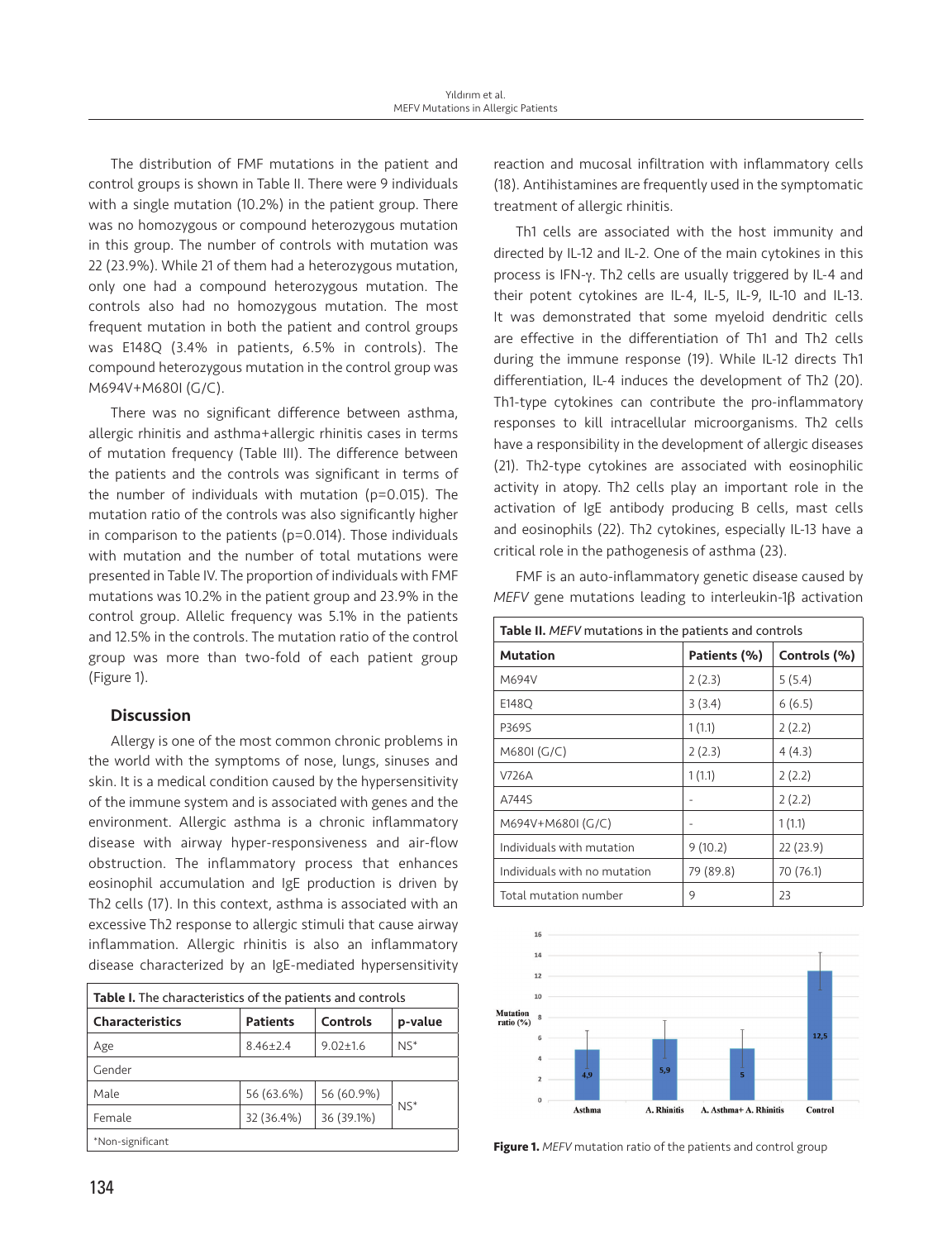(24). This gene encodes pyrin, a protein that is effective in the regulation of apoptosis and inflammation (25). Pyrin is produced in some blood cells such as neutrophils, eosinophils, and monocytes. It may direct white blood cells to the site of the inflammation and reduce the inflammatory response if it is no longer needed.

FMF is an important cause of morbidity especially in the Jewish, Arab, Armenian, and Turkish populations (26). The etiology of FMF is not fully understood. Mutations in a single gene play a role in this disease, but some other factors may also be effective in its pathogenesis. Although FMF is regarded as an autosomal recessive disorder, some patients carry only one *MEFV* mutation and therefore, it can be thought that dominant inheritance is possible. On the other hand, some mutations may have not been identified yet and some rare mutations may be overlooked in the laboratory.

Pyrin coordinates caspase-1 activation and thus IL-1b production (27). Pyrin normally diminishes neutrophilmediated inflammation by the downregulation of interleukin-1 (IL-1), but it is defective in FMF (28). The defective pyrin has been shown to enhance inflammation through IL-1β production but the precise physiopathology of FMF appears to be more complex (29). FMF inflammation is accompanied by Th1 polarization and the IFN-γ levels are usually higher in FMF patients. IFN-γ inhibits Th2 cells. On the basis of these facts, suppression of Th2 is expected in FMF.

The negative association between asthma and FMF mutations may originate from the suppression of Th2 activity with defective pyrin (30). Lidar et al. (31) suggest that normal pyrin is essential for eosinophil function and the mutated pyrin in patients with FMF attenuates eosinophilmediated bronchial inflammation resulting in a reduction in the frequency of asthma. Similarly, on the basis of Th2 suppression, the prevalence of atopy in FMF patients was found to be significantly lower than in the normal population (8). However, Amet et al. (32) suggested that atopy frequencies were similar in children with or without FMF. On the other hand, Celiksoy et al. (33) asserted that FMF is a multisystemic problem and atopic disorders are characteristic features of this disease. This claim does not appear to be compatible with the literature. According to Aypar et al. (34), Th1 polarization in patients with FMF and carriers may be protecting them from diseases of pronounced Th2 response but the decreased allergic responses in those patients with FMF are a result and not the cause of the underlying pathophysiology. The frequency of MEFV mutations in our study was significantly lower in the patient group compared to the control group. The relationship of *MEFV* mutations with atopy is a topic of great interest. The subject of allergy has been studied in FMF patients in the past. However, the screening of *MEFV* mutations in allergic patients is likely to be the first with this study.

# Conclusion

Our study demonstrated that the allelic frequency of *MEFV* mutations in asthma and allergic rhinitis patients is statistically lower in comparison to the healthy population in Sivas, Central Anatolia. The mutation ratio in the healthy

| <b>Disease</b>      | A. asthma<br>$(n=51)$ | %    | A. rhinitis<br>(n=17) | %    | A. asthma+A. rhinitis<br>$(n=20)$ | %  | p-value  |
|---------------------|-----------------------|------|-----------------------|------|-----------------------------------|----|----------|
| Mutation            |                       | 9.8  |                       | 11.8 |                                   | 10 | $>0.05*$ |
| Wild                | 46                    | 90.2 | 15                    | 88.2 | 18                                | 90 |          |
| *Binary comparisons |                       |      |                       |      |                                   |    |          |

| Table IV. The comparison of individuals with mutations and the allelic frequency in the patients and controls |                 |      |          |      |                   |  |
|---------------------------------------------------------------------------------------------------------------|-----------------|------|----------|------|-------------------|--|
| <b>Individuals</b>                                                                                            | <b>Patients</b> | $\%$ | Controls | %    | p-value           |  |
| With mutation                                                                                                 | 9               | 10.2 | 22       | 23.9 | 0.015<br>p < 0.05 |  |
| Without mutation                                                                                              | 79              | 89.8 | 70       | 76.1 |                   |  |
| Odds ratio: 0.362 (0.157-0.839)                                                                               |                 |      |          |      |                   |  |
| <b>Allelic frequency</b>                                                                                      | <b>Patients</b> | $\%$ | Controls | %    | p-value           |  |
| Mutation                                                                                                      | 9               | 5.1  | 23       | 12.5 | 0.014<br>p < 0.05 |  |
| Wild                                                                                                          | 167             | 94.9 | 161      | 87.5 |                   |  |
| Odds ratio: 0.377 (0.169-0.840)                                                                               |                 |      |          |      |                   |  |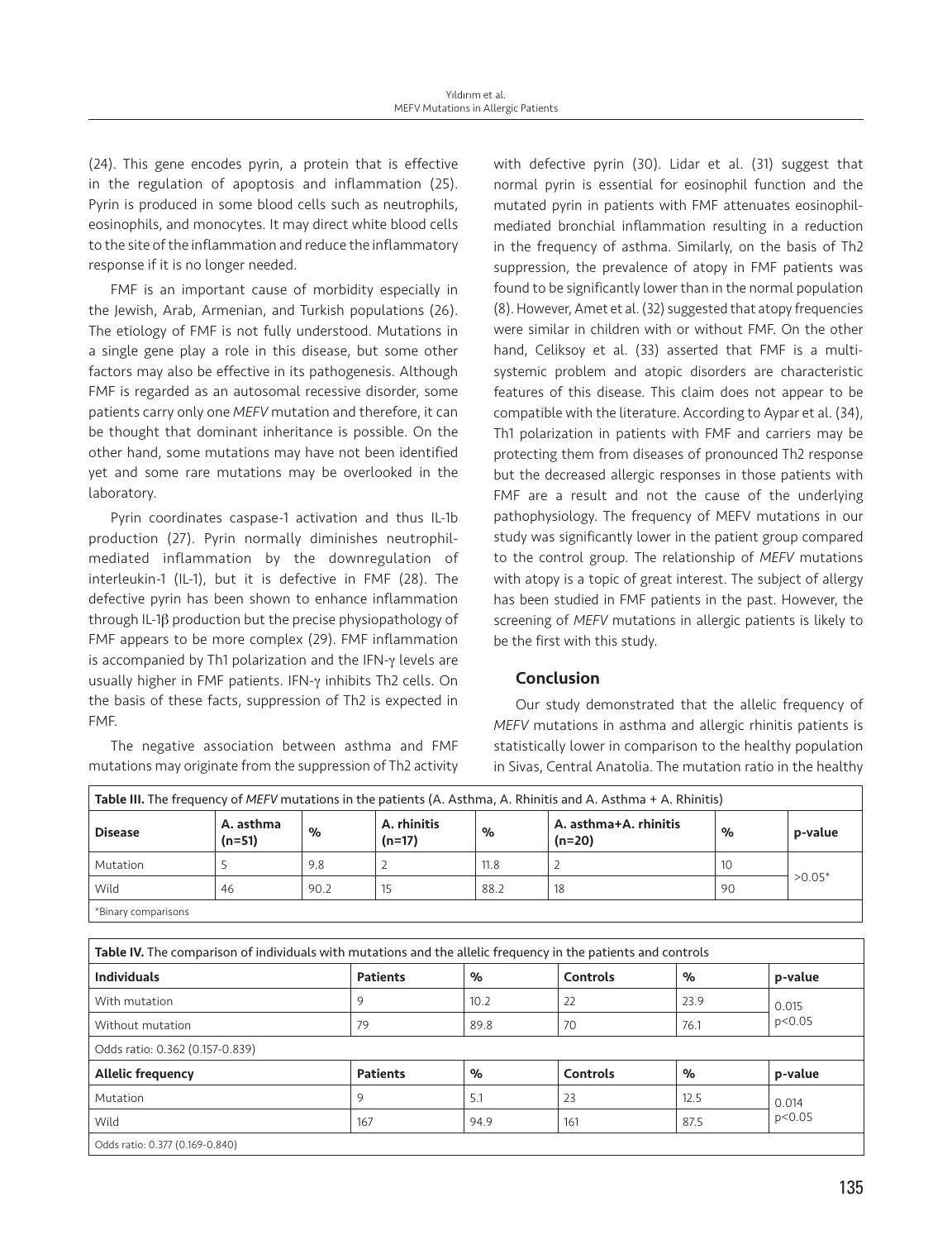group was more than twice that of the patient groups. These data suggest that individuals with FMF mutations may be more resistant to allergic diseases. Although the current results were obtained with a different study plan (*MEFV* mutation screening in allergic diseases), they are compatible with most of the previous studies in this area. *MEFV* mutations may be an advantage for the protection against allergic diseases in the context of their relationship with Th2 activity.

## **Ethics**

**Ethics Committee Approval:** This study was approved by the Sivas Cumhuriyet University Ethics Committee (approval number: 2014-06/09, date of the approval: 18.06.2014).

Informed Consent: Informed consent was obtained from the parents of all participants included in the study.

Peer-review: Internally peer-reviewed.

## Authorship Contributions

Project: M.E.Y., Molecular Study: M.E.Y., H.K.K., Analysis: M.E.Y., H.K.K., H.K., Writing the Manuscript: M.E.Y., Literature Search: H.K.K, F.D., Statistics: H.K., Patient Supply and Diagnosis: F.D.

Conflict of Interest: The authors declared that there were no conflicts of interest.

Financial Disclosure: The authors declared that this study has received no financial support.

## References

- 1. Lule SA, Mpairwe H, Nampijja M, et al. Life-course of atopy and allergy-related disease events in tropical sub-Saharan Africa: A birth cohort study. Pediatr Allergy Immunol 2017; 28:377-83.
- 2. Hernández CD, Casanello P, Harris PR, et al. Early origins of allergy and asthma (ARIES): study protocol for a prospective prenatal birth cohort in Chile. BMC Pediatr 2020; 20:164.
- 3. Yang CH, Tian JJ, Ko WS, Shih CJ, Chiou YL. Oligo-fucoidan improved unbalance the Th1/Th2 and Treg/Th17 ratios in asthmatic patients: An ex vivo study. Exp Ther Med 2019; 17:3- 10.
- 4. Yu W, Mao L, Pan Q, He T, Yu M. Efficacy of Sublingual Administration of Dermatophagoides Farinae Drops for Treatment of Pediatric Allergic Rhinitis Accompanied by Adenoid Hypertrophy and Improvement of Immune Function. Med Sci Monit 2019; 25:333-40.
- 5. Bousquet J, Schünemann HJ, Samolinski B, et al. Allergic Rhinitis and its Impact on Asthma (ARIA): achievements in 10 years and future needs. J Allergy Clin Immunol 2012; 130:1049-62.
- Passalacqua G, Durham SR; Global Allergy and Asthma European Network. Allergic rhinitis and its impact on asthma update: allergen immunotherapy. J Allergy Clin Immunol 2007; 119:881-91.
- 7. Ibáñez MD, Valero AL, Montoro J, et al. Analysis of comorbidities and therapeutic approach for allergic rhinitis in a pediatric population in Spain. Pediatr Allergy Immunol 2013; 24:678-84.
- 8. Sackesen C, Bakkaloglu A, Sekerel BE, et al. Decreased prevalence of atopy in paediatric patients with familial Mediterranean fever. Ann Rheum Dis 2004; 63:187-90.
- 9. Lloyd CM, Hessel EM. Functions of T cells in asthma: more than just T(H)2 cells. Nat Rev Immunol 2010; 10:838-48.
- 10. Iskender D, Kara O, Ozturk Kaymak A, et al. Association between basal proteinuria levels and pregnancy outcomes in familial Mediterranean fever. J Obstet Gynaecol 2020; 40:1102-5.
- 11. Varan O, Kucuk H, Babaoglu H, et al. Effect of interleukin-1 antagonists on the quality of life in familial Mediterranean fever patients. Clin Rheumatol 2019; 38:1125-30.
- 12. Balci-Peynircioglu B, Akkaya-Ulum YZ, Avci E, et al. Potential role of pyrin, the protein mutated in familial Mediterranean fever, during inflammatory cell migration. Clin Exp Rheumatol 2018; 36(6 Suppl 115):116-24.
- 13. Zhu J, Paul WE. Peripheral CD4+ T-cell differentiation regulated by networks of cytokines and transcription factors. Immunol Rev 2010; 238:247-62.
- 14. Yildiz M, Adrovic A, Tasdemir E, et al. Evaluation of co-existing diseases in children with familial Mediterranean fever. Rheumatol Int 2020; 40:57-64.
- 15. Aydoğmuş Ç, Ayaz NA, Çakan M, et al. Is there any difference regarding atopy between children with familial Mediterranean fever and healthy controls? Allergol Immunopathol (Madr) 2017; 45:549-52.
- 16. Yazici A, Orge Gonullu E, Kardes B, Cefle A. The prevalence of atopy in patients with familial Mediterranean fever and Behçet's disease. Clin Exp Rheumatol 2013; 31(3 Suppl 77):68-70.
- 17. Dabbah H, Bar Yoseph R, Livnat G, Hakim F, Bentur L. Bronchial Reactivity, Inflammatory and Allergic Parameters, and Vitamin D Levels in Children With Asthma. Respir Care 2015; 60:1157-63.
- 18. Schäper C, Gustavus B, Koch B, et al. Ewert Effects of fexofenadine on inflammatory mediators in nasal lavage fluid in intermittent allergic rhinitis. J Investig Allergol Clin Immunol 2009; 19:459-64.
- 19. Feili-Hariri M, Falkner DH, Morel PA. Polarization of naive T cells into Th1 or Th2 by distinct cytokine-driven murine dendritic cell populations: implications for immunotherapy. J Leukoc Biol 2005; 78:656-64.
- 20. Zhou W, Zhang F, Aune TM. Either IL-2 or IL-12 is sufficient to direct Th1 differentiation by nonobese diabetic T cells. J Immunol 2003; 170:735-40.
- 21. Blom L, Poulsen LK. In vitro Th1 and Th2 cell polarization is severely influenced by the initial ratio of naïve and memory CD4+ T cells. J Immunol Methods 2013; 397:55-60.
- 22. Deo SS, Mistry KJ, Kakade AM, Niphadkar PV. Role played by Th2 type cytokines in IgE mediated allergy and asthma. Lung India 2010; 27:66-71.
- 23. Erle DJ, Sheppard D. The cell biology of asthma. J Cell Biol 2014; 205:621-31.
- 24. Ashida K, Terada E, Nagayama A, Sakamoto S, Hasuzawa N, Nomura M. Necessity of Utilizing Physiological Glucocorticoids for Managing Familial Mediterranean Fever. Am J Case Rep 2020; 21:e920983.